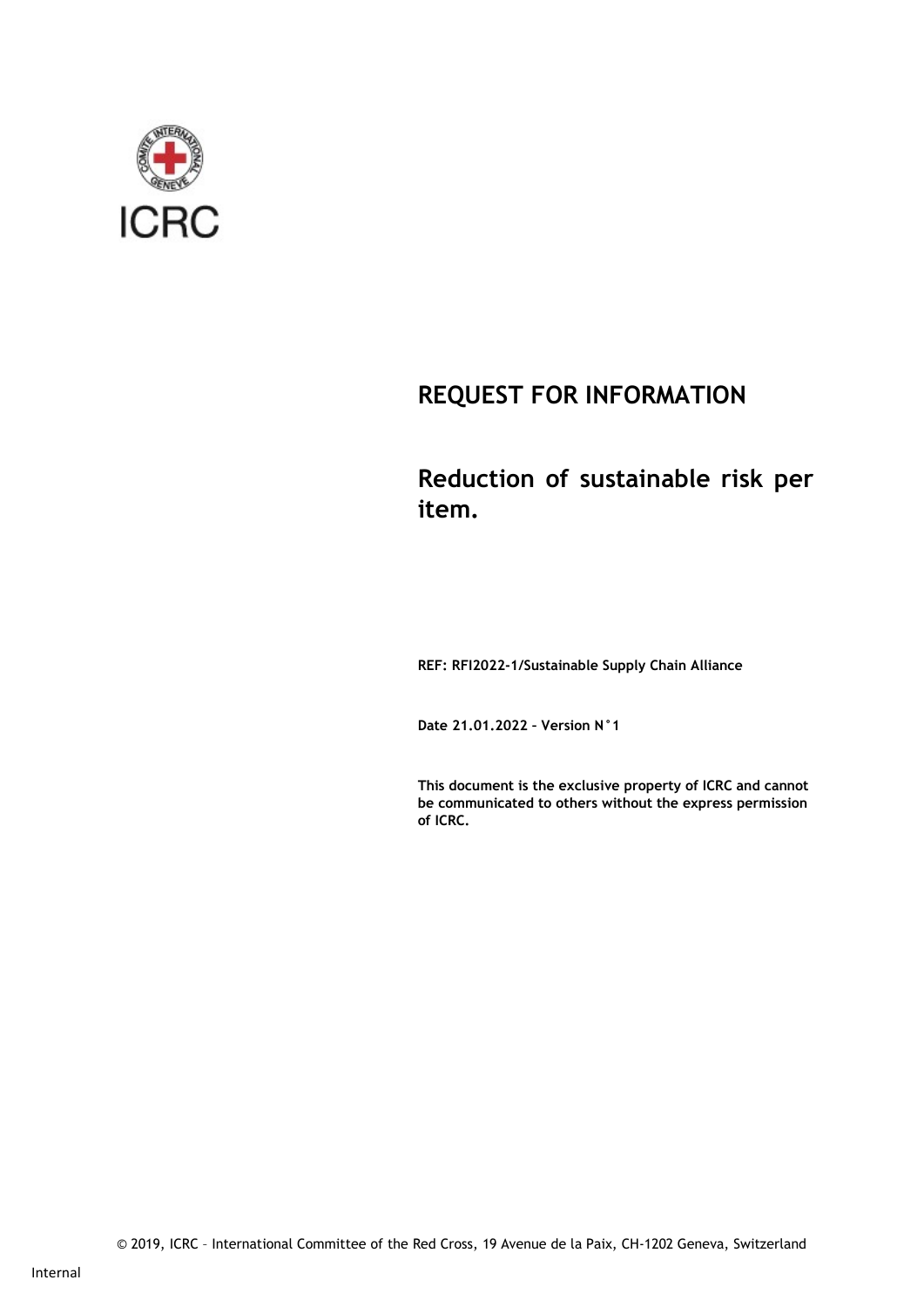### STATEMENT OF CONFIDENTIALITY AND LIMITATION

The content of this document is confidential and is proprietary of ICRC. Therefore, the content of this document may not be shown, duplicated or transmitted by the providers to any third party without previous written authorization of ICRC.

ICRC will not endorse any responsibility related to eventual inaccuracy or error contained in this document. Any action taken or not taken in reliance on the content of this document is under customer responsibility only.

All trademarks mentioned in this document are property of their respective owners.

## DOCUMENT'S HISTORY

| <b>Updates</b> |            |                    |             |  |
|----------------|------------|--------------------|-------------|--|
| Version        | Date       | Author             | Description |  |
|                | 21.01.2022 | Carmen Garcia Duro |             |  |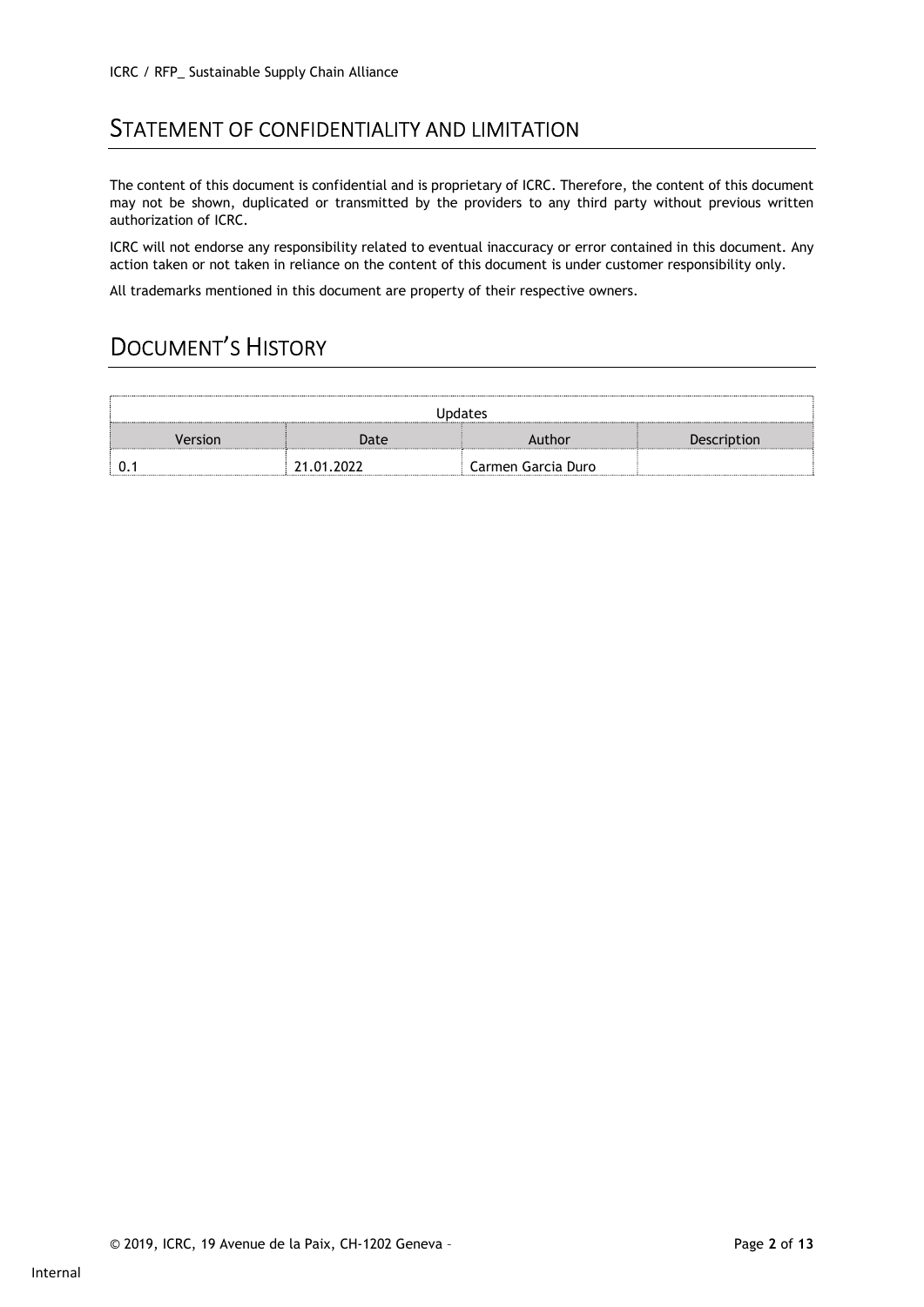# **TABLE OF CONTENTS**

| 1.    |  |
|-------|--|
| 1.1.  |  |
| 1.2.  |  |
| 1.3.  |  |
| 2.    |  |
| 2.1.  |  |
| 2.2.  |  |
| 2.3.  |  |
| 3.    |  |
| 3.1.  |  |
| 3.2.  |  |
| 3.3.  |  |
| 3.4.  |  |
| 3.5.  |  |
| 3.6.  |  |
| 3.7.  |  |
| 3.8.  |  |
| 3.9.  |  |
| 3.10. |  |
| 3.11. |  |
| 3.12. |  |
| 3.13. |  |
| 3.14. |  |
| 3.15. |  |
| 3.16. |  |
| 3.17. |  |
| 4.    |  |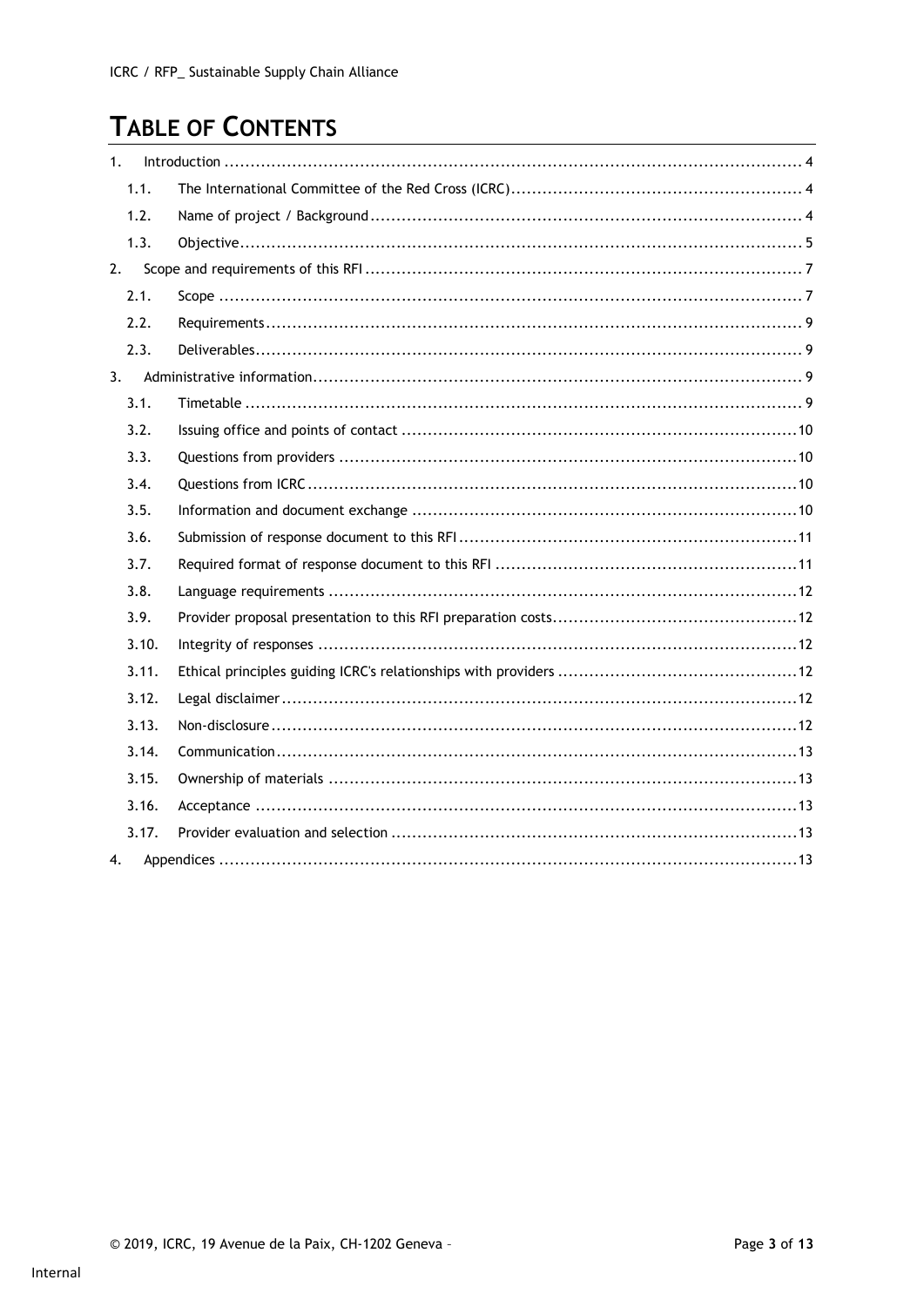# 1.INTRODUCTION

### 1.1. THE INTERNATIONAL COMMITTEE OF THE RED CROSS (ICRC)

The work of the ICRC is based on the Geneva Conventions of 1949, their Additional Protocols, its Statutes – and those of the International Red Cross and Red Crescent Movement – and the resolutions of the International Conferences of the Red Cross and Red Crescent. The ICRC is an independent, neutral organization ensuring humanitarian protection and assistance for victims of armed conflict and other situations of violence and endeavours to prevent suffering by promoting and strengthening international humanitarian law and universal humanitarian principles. It takes action in response to emergencies and at the same time promotes respect for international humanitarian law and its implementation in national law.

ICRC is part of the RCRC Movement, along with the International Federation of Red Cross and Red Crescent Societies – or IFRC – and the 192 National Red Cross and Red Crescent societies, such as the Philippine Red Cross or the Yemen Red Crescent Society. They are all independent institutions with very strong ties. The RCRC Movement is the largest humanitarian network in the world, with more than 80 million people involved

The ICRC is the oldest member of the Movement. It was founded over 150 years ago and it is active in more than 80 countries. ICRC runs three type of programmes: Protection, assistance and prevention

- Protection includes two main activities. First, to reunite family members who have been separated by conflict. Second, to visit detainees in prisons around the world to ensure they are being treated properly.
- Assistance, which represents 67 per cent of the organization's total budget. This programme consists mainly of supplying food and relief items to people in need. ICRC ensure their needs are met when it comes to water, electricity and other basic infrastructure, and we support health-care structures in the field with staffing and medical materials. The assistance programme also supports to reduce the impact of weapon contamination on civilians and works with local authorities to ensure the proper and dignified management of human remains.
- Prevention. The main activity for prevention is meeting with weapon bearers in conflict zones to improve their understanding of international humanitarian law [IHL] and familiarize them with the ICRC's mandate and activities. Weapon bearers can include members of the armed forces and the police, paramilitary units, non-State armed groups and the staff of private military companies. Prevention staff are also responsible for convincing national authorities around the world to promote ratification or accession to IHL treaties, raising awareness of IHL through law and policy conferences, collaborating with academic circles and ensuring media coverage of the ICRC on humanitarian issues.

For further information, visit the ICRC web site:

Mandate and mission – overview

### 1.2. NAME OF PROJECT / BACKGROUND

Sustainable development was officially launched at the ICRC in September 2011 with the adoption of a Framework for Sustainable Development at the ICRC. Since, a set of key performance indicators have been put in place to measure the country offices' environmental impacts, including energy consumption and CO<sub>2</sub> emissions. Based on these indicators, a number of measures has been put in place to reduce country offices' electricity and/or diesel consumption, and when financially feasible, to integrate solar energy into the ICRC's activities.

In 2018, the ICRC adopted a new Institutional Strategy for 2019-2022 with the ambition to bolster the sustainability of its humanitarian response by (among others) demanding higher quality and sounder environmental practices on procurement. Which has been translated into Logistics Division Strategy (SP2 Sustainable Supply) to contribute to a sustainable humanitarian response through the development of a reliable, environmentally conscious and ethical Supply Chain while influencing practices of other actors in these fields.

In September 2020 a new joint initiative called "Sustainable Supply Chain Alliance" was launched by the ICRC, the IFRC, and the Red Cross and Red Crescent National Societies, aiming at embedding the three pillars of sustainability in the supply chain activities of the Red Cross and Red Crescent Movement. The ICRC leads the work of the Alliance.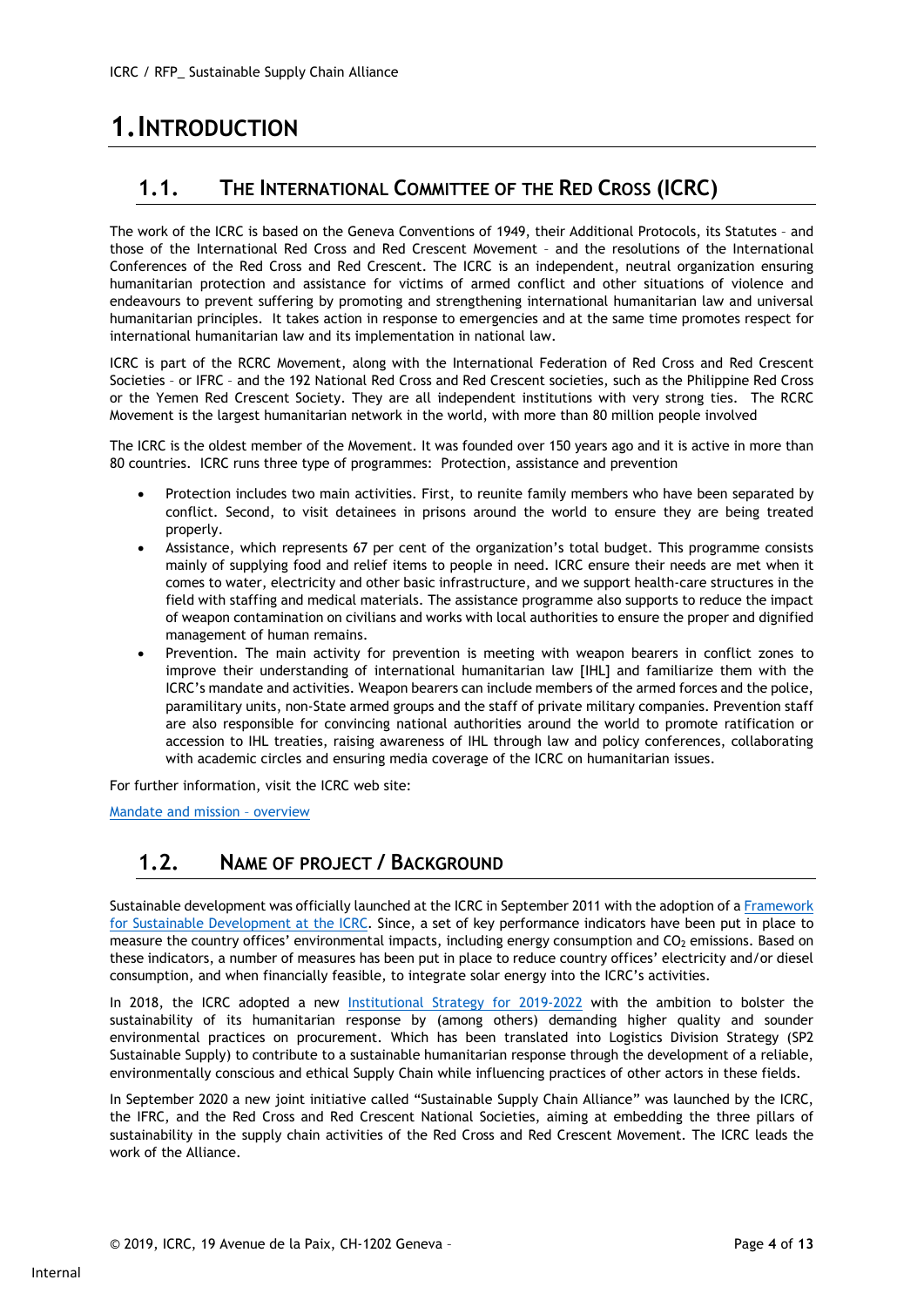#### ICRC / RFP\_ Sustainable Supply Chain Alliance

In April 2021, the ICRC adopted the Climate and Environment Charter for Humanitarian Organizations, as well as a set of 3 targets showcasing how the organization intends to implement the Charter. One of these targets is to reduce by 50% its greenhouse gas emissions by 2030, compared to 2018 levels, taking into account all direct and indirect emissions. Later in 2021, the ICRC partnered with the Climate Action Accelerator (CAA) to develop an environmental and decarbonization roadmap, which will demonstrate how the ICRC will reach its ambitions. The roadmap development methodology includes both working with experts across the ICRC and externally, on key thematics of particular relevance to the ICRC's environmental impacts, as well as broader engagement of the whole organization from the start. The project described in this Request for Information will be part of this strategic roadmap – as it will support environmental impact reduction opportunities in terms of procured items. However, the scope of this project is wider, as it looks at sustainability risk of procured items (deforestation, water consumption, waste, labour practices, health and safety, child labour, etc.).

Complementarity to existing initiatives conducted by the ICRC. For over a decade, the ICRC has taken steps to improve the environmental sustainability of its operations and support activities. The following list highlights some of the main steps taken; it is not intended to be exhaustive.

Between 2017 and 2019, the ICRC undertook three studies to evaluate the environmental impact of the organization's activities:

- In 2017, the global environmental mapping exercise highlighted that GHG emissions, hazardous waste (generated from ICRC vehicles and electronic equipment), plastic waste from packaging and other sources, as well as the procurement of environmental commodities (such as palm oil) or products manufactured thereof (e.g., cotton-based clothing or medical items) represented key environmental risks to the organization.
- In 2019, a gap analysis between the ICRC's environmental guidelines for assistance programmes and the World Bank's environmental and social standards concluded that the ICRC does not take a systematic approach towards environmental risk management in its humanitarian interventions, and does not adequately document and/or monitor the associated positive and potentially negative impact.
- Finally, in 2019, the ICRC established its GHG emission baseline (for 2018) following the GHG protocol methodology, which demonstrated that more than 60% of the ICRC's carbon emissions are due to purchased goods and materials. The largest direct emission category is energy consumption.

Notable initiatives for the development of sustainable procurement practices that have been carried out or will be carried out in the near future:

- Since 2010, the ICRC has developed its capacity to assess its main suppliers on their Quality, Social and Environmental management systems; this approach is being gradually expanded. Furthermore, the ICRC has worked with suppliers to redesign products (reducing weight, optimizing packaging, etc.) and we are currently revising product requirements to improve their environmental and social impacts.
- The ICRC is piloting in 2021-2022 the procurement of sustainably produced palm oil (i.e., palm oil grown and transformed by suppliers certified under the Roundtable for Sustainable Palm Oil).
- The ICRC launched in 2021, in collaboration with UNHCR and WFP, a project to research and test an alternative material to Polypropylene bags, widely used for food and relief item packaging.
- A similar research and development project was launched with UNHCR and IFRC in 2021 for an ecodesign of the tarpaulin. One of the most distributed items in the humanitarian sector.
- In 2022, ICRC will focus on developing sustainable procurement guidelines and training to engage our purchasers in this important challenge of increasing sustainability in the procurements we do.

#### 1.3. OBJECTIVE

The ICRC – under the leadership of the Sustainable Supply Chain Alliance – wants to reinforce its sustainable procurement practices by:

- (i) identifying all the sustainability risks related to the ICRC's procurement and agreeing with the right internal stakeholders on the main / most significant risks the ICRC should focus on.
- (ii) evaluating all the items the ICRC procures in terms of sustainability (social, environmental and economic) risks and identifying the critical items the ICRC should work on.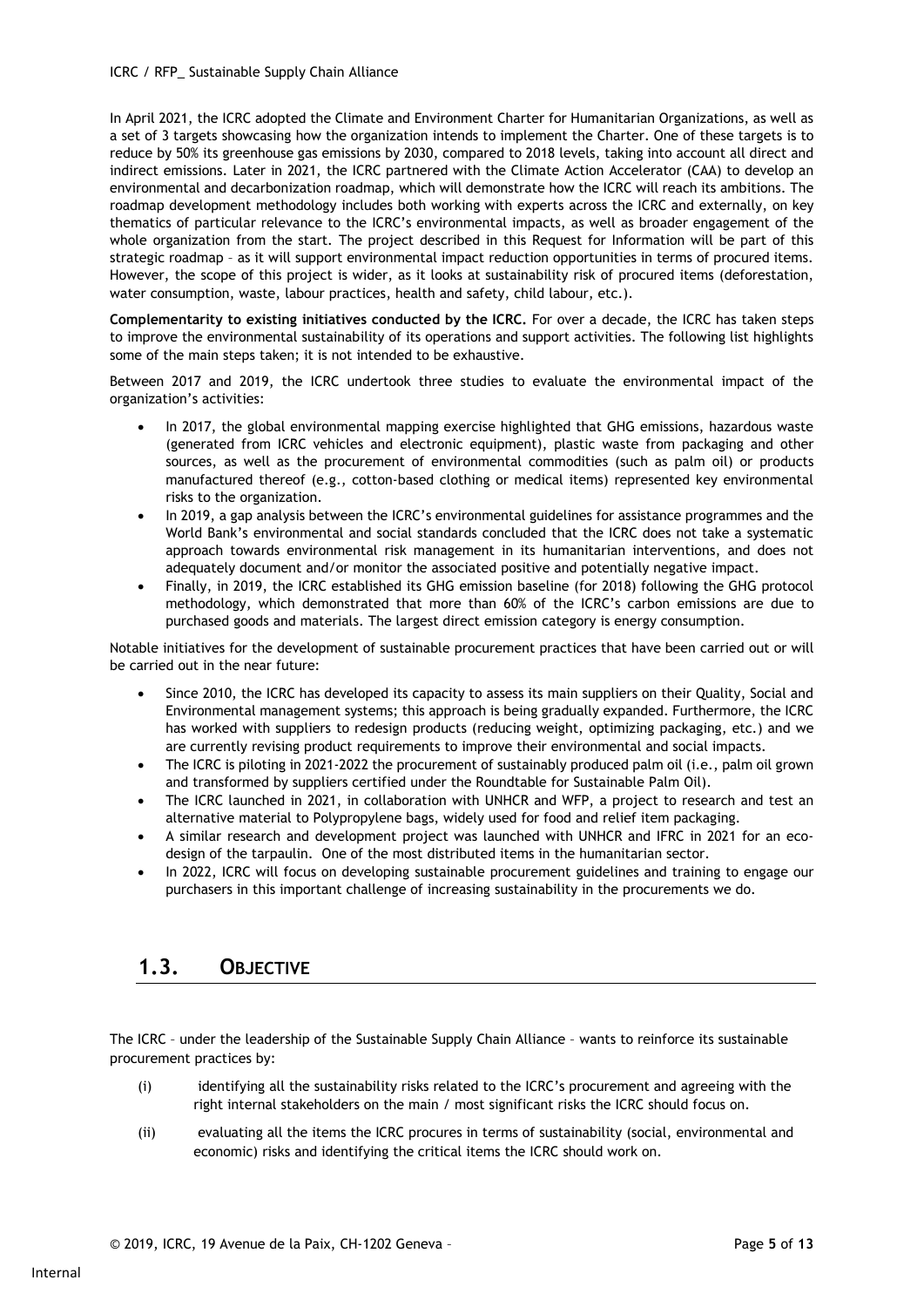(iii) exploring, together with procurement and assistance teams, and based on external knowledge, solutions to reduce the sustainability risks of the main items, and evaluating the feasibility of these solutions given the contexts in which the ICRC works.

Through this Request for Information (RfI), the ICRC is seeking to identify qualified, reputable and experienced consultancies to carry out this project. Selected consultancies will be invited to participate to a Request for Proposal (RfP).

Principles behind the methodology.

In the revision of top volume/ top sustainability risks per item, the following principles will be applied:

- Collective intelligence: the ICRC distributes a wide variety of items due to the diversity of our activities. The main categories of items are: food, housing, economic rehabilitation, water-habitat and engineering, telecom and energy, drugs, medical renewable items, medical equipment instruments, orthopedics, forensic, weapon contamination, etc. Therefore, it is important that the consultancy has access to experts on sustainability that cover all those product categories.
- Bringing key stakeholders on board using a participatory approach to encourage diverse voices and ensuring ownership of the project by the institution.
	- o The main stakeholders for this project will be procurement and assistance teams; different meetings have been held to agree on the need of the project.
	- $\circ$  Including both HQ and field levels in the development of solutions, to ensure they can be applied and replicated worldwide.
- Ensure complementarity with existing ICRC initiatives improving the environmental sustainability of its operations as well as with the environmental and decarbonization roadmap project mentioned above.
- Sustainability awareness-raising: share the main principles of sustainability with the different stakeholders to incorporate a joint learning culture, taking positive experiences, knowledge and lessons from other organizations and sectors into account.

Because the ICRC is leading the SSCA initiative, ICRC items will be reviewed first and then the scope of products might be enlarged with adding few additional key products that the IFRC distributes in relief operations. Then a second revision of the new items will be followed by an ideation workshop with procurement and relief teams identified by IFRC. The supply chains of both organizations have things in common, although they are different in terms of volumes, data, structure, capacity, locations, etc.

To proceed with this mapping, the selected consultancy will be given access to previous studies performed by the ICRC and the IFRC, including:

- "Green Supply Chain Report" (IFRC, 2018) with the life cycle assessment of 10 main relief items procured and distributed by the ICRC.
- "Environmental Hotspot Mapping exercise" (ICRC 2016), which covers all ICRC activities, including the ones in the supply chain. It highlighted the following activities with high environmental risks: procurement (as the largest contributor to the ICRC's carbon footprint, but also for the sustainability risk associated with relief item manufacturing and with the production of environmental commodities essential to ICRC operations – such as palm oil, cotton, rice, sugar, etc.), vehicle workshop waste handling and treatment, and electronic and electric waste handling and treatment.
- 2018, 2019 and 2020 ICRC carbon accounting following the GHG protocol methodology (ICRC).
- Sustainable guidelines of EHI + food Parcel (ICRC, IFRC 2021)

Here there is access to other files to learn more about ICRC logistics which has a section on procurement as well as a specific file in procurement at the ICRC

**DEICRC LOG Presentation Externals.pptx** 

(https://ifrcorg.sharepoint.com/:p:/s/IFRCSharing/EWW8Ad5QrcRGlbwM\_GFThKkBLBPOwpavaJv9fa pECiA2fg?e=BzNmIK)

**External Briefer - ICRC Procurement.pdf**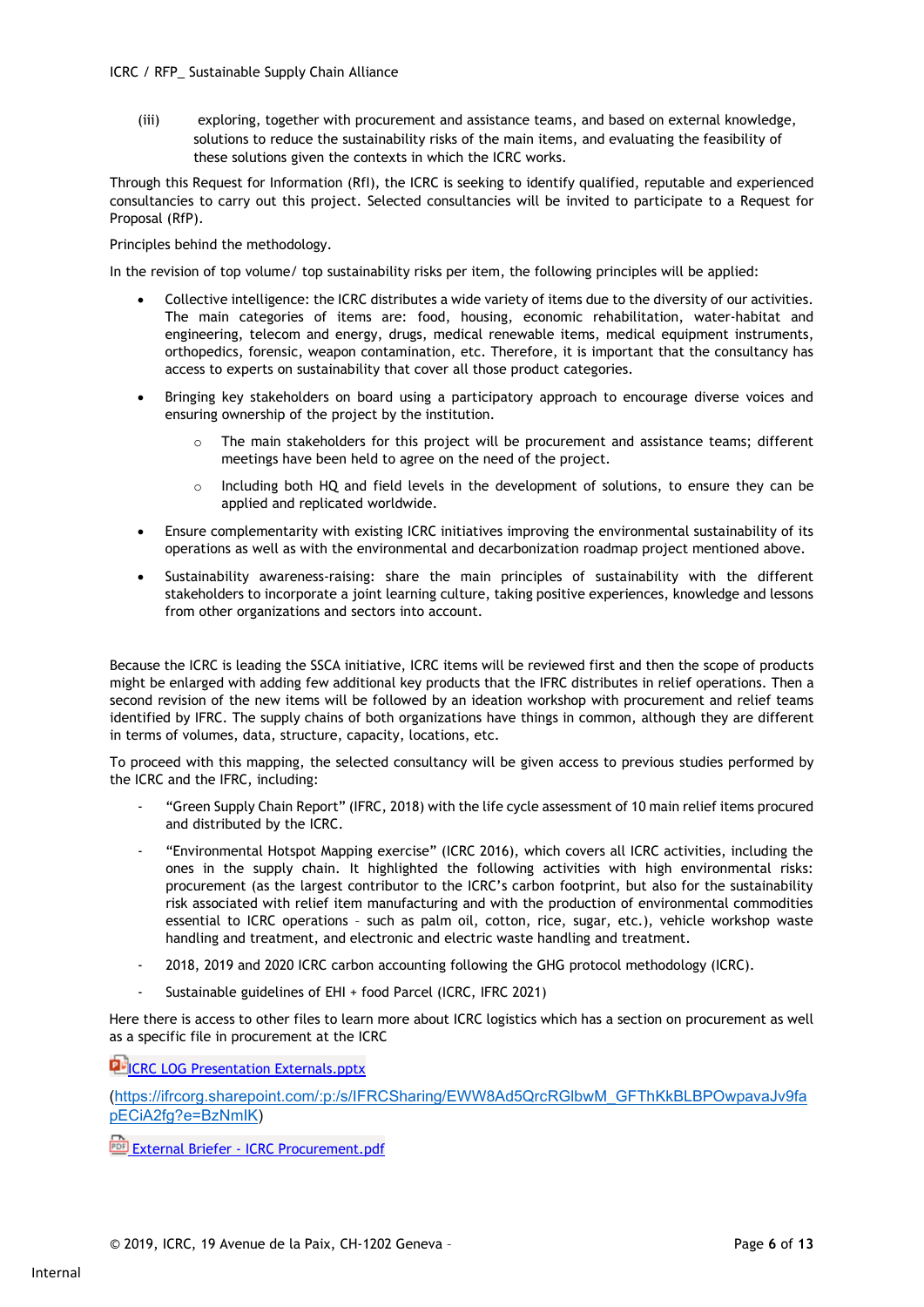(https://ifrcorg.sharepoint.com/:b:/s/IFRCSharing/ERTTQXWgYqJHmgXjEp9gGY0BLNukCqw6BOwQXykjxO69UQ? e=Vq64af)

## 2.SCOPE AND REQUIREMENTS OF THIS RFI

The objective of this RFI is to identify bidders that will be involved in the next phase (Request for Proposal phase) of the project. This document is focused on the RFI phase only. Future phases are entirely dependent on the outcome of the RFI phase:

- RFI phase: In this first phase, bidders are requested to respond to the RFI by describing how the project activities and deliverables (outlined in section 2.1 and 2.3 below) will be carried out, while respecting the project requirements (section 2.2 below). After submission of bidders' Response document to this RFI, ICRC will select a number of bidders to participate in the RFP phase.

- RFP phase: In the RFP phase, bidders will be requested to make a binding proposal on the basis of the RFP by giving responses to all the project requirements. After submission and evaluation of all received proposals, ICRC will select the bidder they consider the best placed to deliver the expected results for the project

An open dialogue will be organized in between the RFI and the RFP phase to allow bidders and Partners to exchange on relevant aspects of the project.

#### 2.1. SCOPE

The ICRC is asking the consultancy company to:

- 1. Working with the right stakeholders in ICRC, determine what the main sustainability risks to focus on are, using Iso standards and others international and accepted framework to identify the 5-7 essential criteria that include GHG emissions, as well as environmental criteria that matters to local communities. The consultant should help us weigh the more important sustainability risks for the organization. This will be important as it will set the basis for the next steps.
- 2. Taking into account the sustainability criteria identified in the first step, revise all our items, in order to narrow down the following analysis based on top volume / top sustainability risks per ICRC distributed items.
	- o To do so, the consultancy team should be properly briefed by ICRC colleagues, not only in terms of procurement, but also in terms of ICRC activities. It is important that the consultancy company understands from the beginning the ICRC way of working, procurement strategy, challenges, etc.
	- o Then a list with all ICRC distributed items will be shared with the consultancy team. The consultant should do first a high-level analysis to discard irrelevant items to the analysis and then concretize the analyses for the riskiest items.
		- i A complementary list with Red Cross and Red Crescent Movement list will also be shared.
	- o A research should be conducted to have a complete picture of the sustainability risks that those items have. It is important to understand that the volume of the distributed items should be taken into consideration. Even if during the research a very high sustainability risk item is identified, it should not be excluded from the list. The research should include as much quantitative data as possible.
		- i It is possible that during this revision the consultant might need more information from the procurement team (lead buyers, regional procurement managers), as well as from the assistance team, in order to clearly identify the sustainability risks of the product.
		- ii If, during the process, qualitative data is needed, it will be important to identify the need, the right stakeholders and the right method to use to fulfill the needs.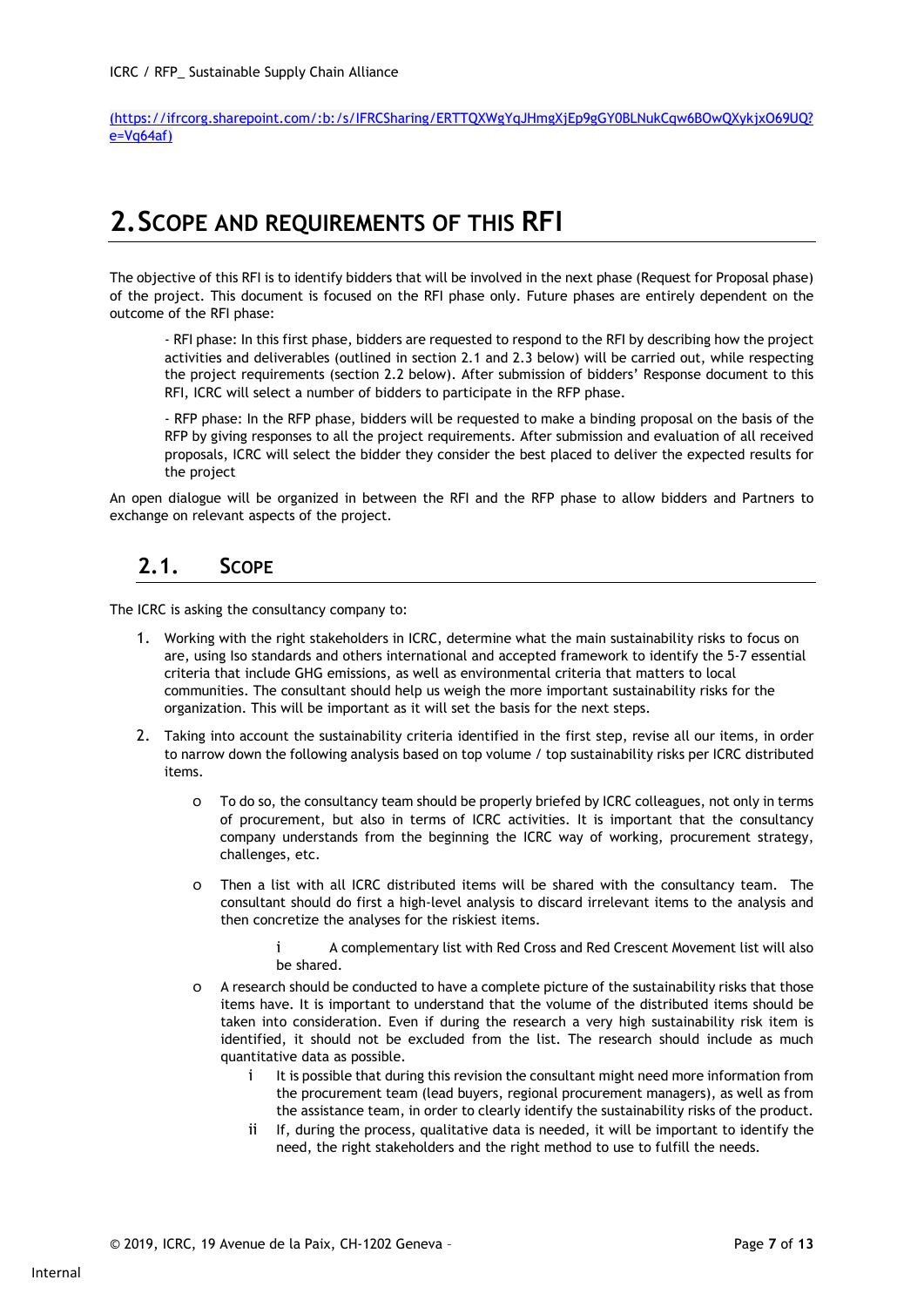- o It will be important to identify items in all categories as this will allow a discussion per Unit that could also serve to increase awareness of the stakeholders of that specific category. The main units identified in ICRC are:
	- i Ecosec: food, housing, economic rehabilitation,
	- ii Wahtab: water-habitat and engineering, telecom and energy,
	- iii Health and forensic: drugs, medical renewable items, medical equipment instruments,
	- iv Weapon contamination
- o The consultancy team should already identify the possible solutions that could be implemented to reduce the risks, taking into consideration the type of operations, challenges, supply chain of the ICRC.

The research should help transform the risks into pragmatic solutions that will be discussed during the third step. It is important that the pragmatic solution have clear information on cost, availability, etc., as this information will be key for the next step.

- 3. Ideation workshops
	- o The consultancy team should organize different ideation workshops, per ICRC Unit.
		- The first ideation workshop should be organized as a safe space that allows for generation of ideas on how the sustainability risks of the identified items can be reduced. It will serve to identify solutions, taking the ICRC reality into account. The basis for the ideation workshop will be the previous research.
			- The key stakeholders should participate in each workshop (i.e., SSCA PM, sustainable procurement advisor, focal point per category and/or Unit from assistance and procurement, procurement and assistance teams from the field). If, during the process, it is identified that other stakeholders are important, it will be taken into consideration in the process.
			- During the workshop, the different stakeholders should learn how to identify sustainability risks and the different steps to mitigate them.
		- ii Then a second ideation workshop will be organized to further discuss those ideas. It is important that the different stakeholders leave the first workshop with homework, to check with the field the feasibility of the options that have been identified. This will allow a discussion closer to the operational reality during the second workshop.

It is key that the ideation workshops are organized in a way that consensus agreement will be reached.

The solutions should be divided between what is feasible to implement in the short/medium term and what is feasible in the long term. Identifying solutions in the long term will be key for the different stakeholders to follow them until they can be implemented.

- o For the list of RCRC movement, two ideation workshops will be organized with the movement stakeholders.
	- $i$  1<sup>st</sup> one to openly discuss and share ideas on how to reduce risks of the items that have been identified.
	- $i$  2<sup>nd</sup> to validate the solutions identified in the first webinar.
- 4. The results of these workshops will be translated into Standard Operating Procedures (SoP) or policies that will be piloted before being validated. The consultant should help write those SoPs together with the Assistance focal point that has been working on the project.
- 5. The Climate Action Accelerator will work with ICRC on an environmental and decarbonization roadmap. The consultant will be asked to participate in some workshops organized by the Climate Action Accelerator, as both projects are complementary.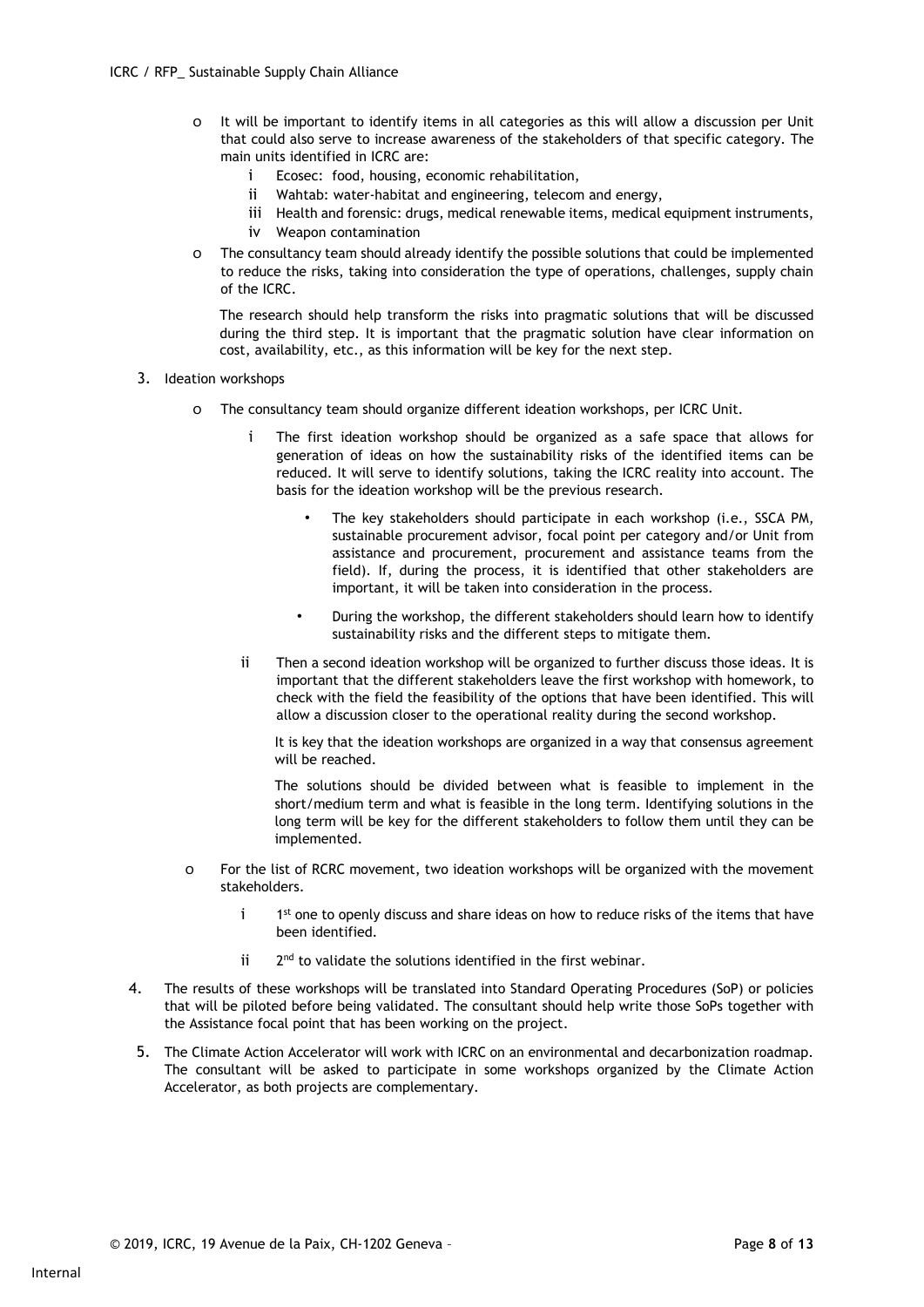### 2.2. REQUIREMENTS

The Sustainable Supply Chain Alliance (SSCA) Project Manager will be the main focal point for the project and will receive regular communication and updates on project progress. Critical decision points (on the methodology, data, scope, etc.) should be identified well in advance to allow other interested parties to be involved in consultations.

Procurement and assistance teams are key internal stakeholders in this project.

The proposals, related documents, project deliverables and all correspondence exchanged between the consultancy and the ICRC shall be written in English.

#### Expected approach

The consultant will have to develop a detailed workplan with a timeline to deliver output.

The consultant will have to provide regular updates, to the SSCA Project Manager.

Interested candidates should possess the following qualifications:

- Sound theoretical and practical knowledge of sustainable risk (environmental preservation, social equity and economic efficiency) of the different categories on which ICRC works, as well as good understanding of the possible solutions available.
- Proven experience in similar projects carried out with humanitarian, private and/or public-sector organizations of a comparable scale to the ICRC.
- Fluent English (fluent French is an advantage).
- Previous knowledge and experience with humanitarian organizations is a definite advantage.
- A sustainability policy and demonstration of its implementation (e.g., action plan and progress reports) is an asset.

#### 2.3. DELIVERABLES

- 1. A report defining the sustainability risks on which the ICRC has decided to focus, justifying why those have been chosen and not others.
- 2. A report identifying the top volume/ top sustainability risk items and the possible solutions already integrating the reality of the ICRC, using the sustainability risk criteria chosen in the previous step. The price difference of the possible solutions should be identified as well as the cost that "not doing nothing" represents. "No doing nothing" will be important for the discussions and the decisions that ICRC will have to do.
- 3. Organizing at least two ideation workshops per Unit+ RCRC Movement workshops
	- a. After each ideation workshop, a summary document needs to be shared specifying the main discussions and decisions taken. When possible, a summary with the lessons learnt will be shared as it will be integrated with the sustainability guidelines to increase awareness.
	- b. After the last workshop, the summary should take not only the short/medium term solutions into account but also the medium/long term solutions.

## 3.ADMINISTRATIVE INFORMATION

Providers are invited to submit a written proposal to the ICRC for review, in a concise way, considering the instructions, scope, requirements, required answer format and timeframe defined in this RfI.

#### 3.1. TIMETABLE

It is the intention of the ICRC to follow this timetable. However, the ICRC reserves the right to change any part of this timetable at any time depending on operational constraints. The ICRC will notify providers of such changes.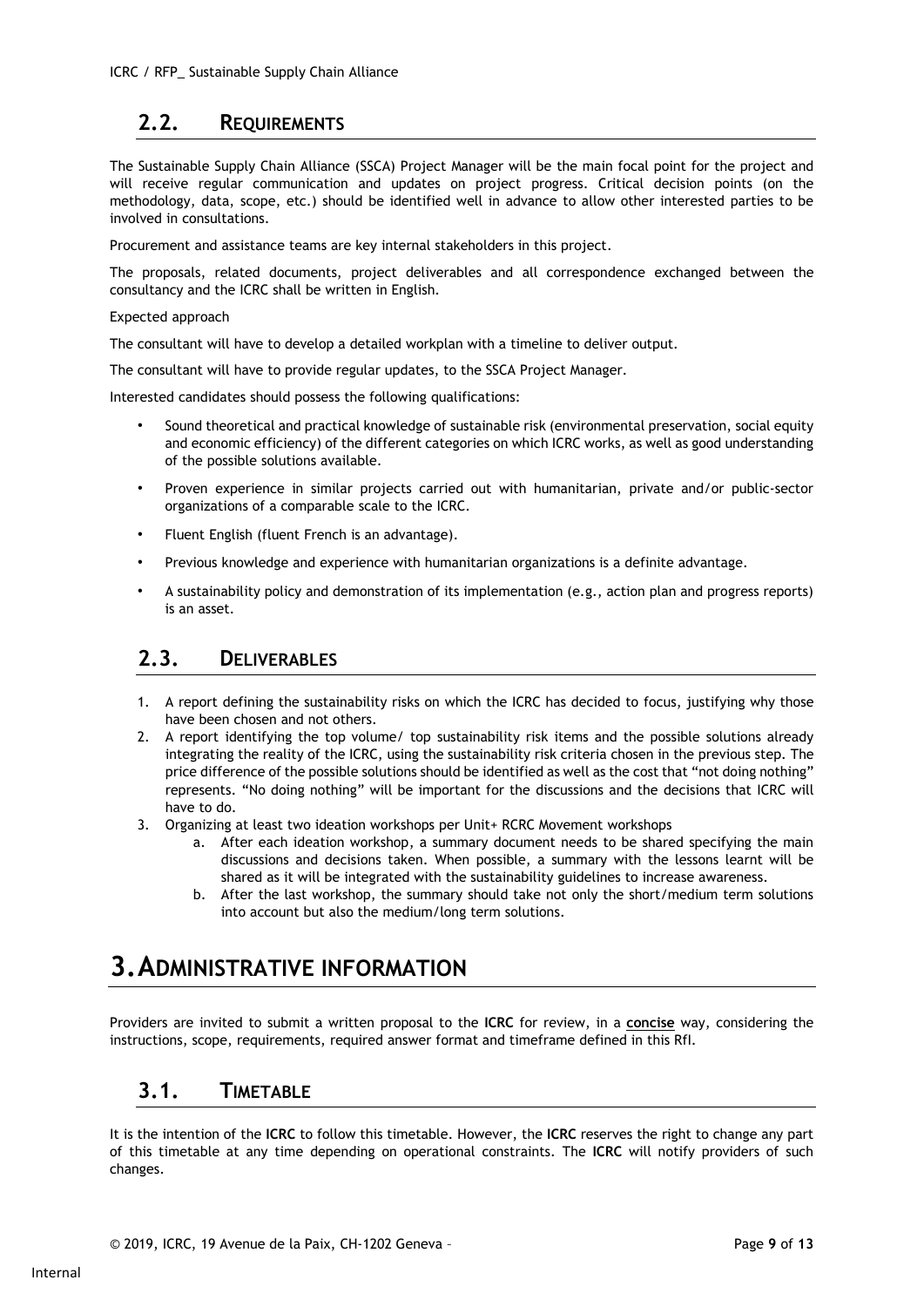| <b>For all bidders</b>                 | <b>Deadline</b>                                           |
|----------------------------------------|-----------------------------------------------------------|
| RfI Publication                        | 21.01.2022                                                |
| Information due (proposal + questions) | 06.02.2022                                                |
| Open dialogue session                  | 09.02.2022 - 1.30PM to 3PM                                |
|                                        | Ms-teams link                                             |
|                                        | https://teams.microsoft.com/l/meetup-                     |
|                                        | join/19%3ameeting_N2MzNWE5ZjUtOTY5Ny00ZDIyLWFiMmItNGUy    |
|                                        | OWE5Y2U3Mjk3%40thread.v2/0?context=%7b%22Tid%22%3a%229e   |
|                                        | 8a5334-497c-4d8a-a797-                                    |
|                                        | 7997cf8cc763%22%2c%22Oid%22%3a%2285115bb2-c098-45f4-aef0- |
|                                        | e73fef0d8566%22%7d                                        |
| <b>RFP</b> publication                 | 15.02.2022                                                |
| Proposal due                           | 22.02.2022                                                |
| Communication of selected bidders      | 03.03.2022                                                |

#### 3.2. ISSUING OFFICE AND POINTS OF CONTACT

The sole point of contact for purposes of this RFI is the ICRC project manager:

Carmen Garcia Duro Sustainable Supply Chain Alliance Project Manager Email address: cgarciaduro@icrc.org

The response document to this RFI must be sent via e-mail l before the 8th of February 2022 to the attention of:

Carmen Garcia Duro Email: cgarciaduro@icrc.org

#### 3.3. QUESTIONS FROM PROVIDERS

All inquiries regarding the content of this RFI must be directed to the ICRC project manager and will be answered during an open dialogue session. Please submit questions during the submission of the proposal, in writing by email, referring to the section and page of the RFI document, if possible. Questions asked by phone or in person will not be answered.

The open dialogue session will be recorded and shared with all the bidders.

The bidders must not contact any entity within the ICRC, or any of its subcontractors / Partners regarding this RFI. Any other contact with regard to this subject within the ICRC is prohibited unless with the express permission of the ICRC project manager. A possible consequence of bidders soliciting information about this RFI either directly or indirectly from any other sources may result in disqualification of the bidder from the RFI and subsequent RFP process.

Should the questions be too numerous, the first 10 questions from each bidder will be answered. The ICRC therefore recommends that bidders prioritize their questions

### 3.4. QUESTIONS FROM ICRC

The ICRC may have further questions at any time throughout the course of this RfI, for which additional written answers might be requested.

#### 3.5. INFORMATION AND DOCUMENT EXCHANGE

E-mail is the preferred mode of communication. For important documents, senders should request acknowledgement of reception. The required formats for documents are either Adobe Acrobat PDF files, or MS-Office files, e.g. MS-Word for the global document, PowerPoint or Visio for diagrams, and Excel for spreadsheets.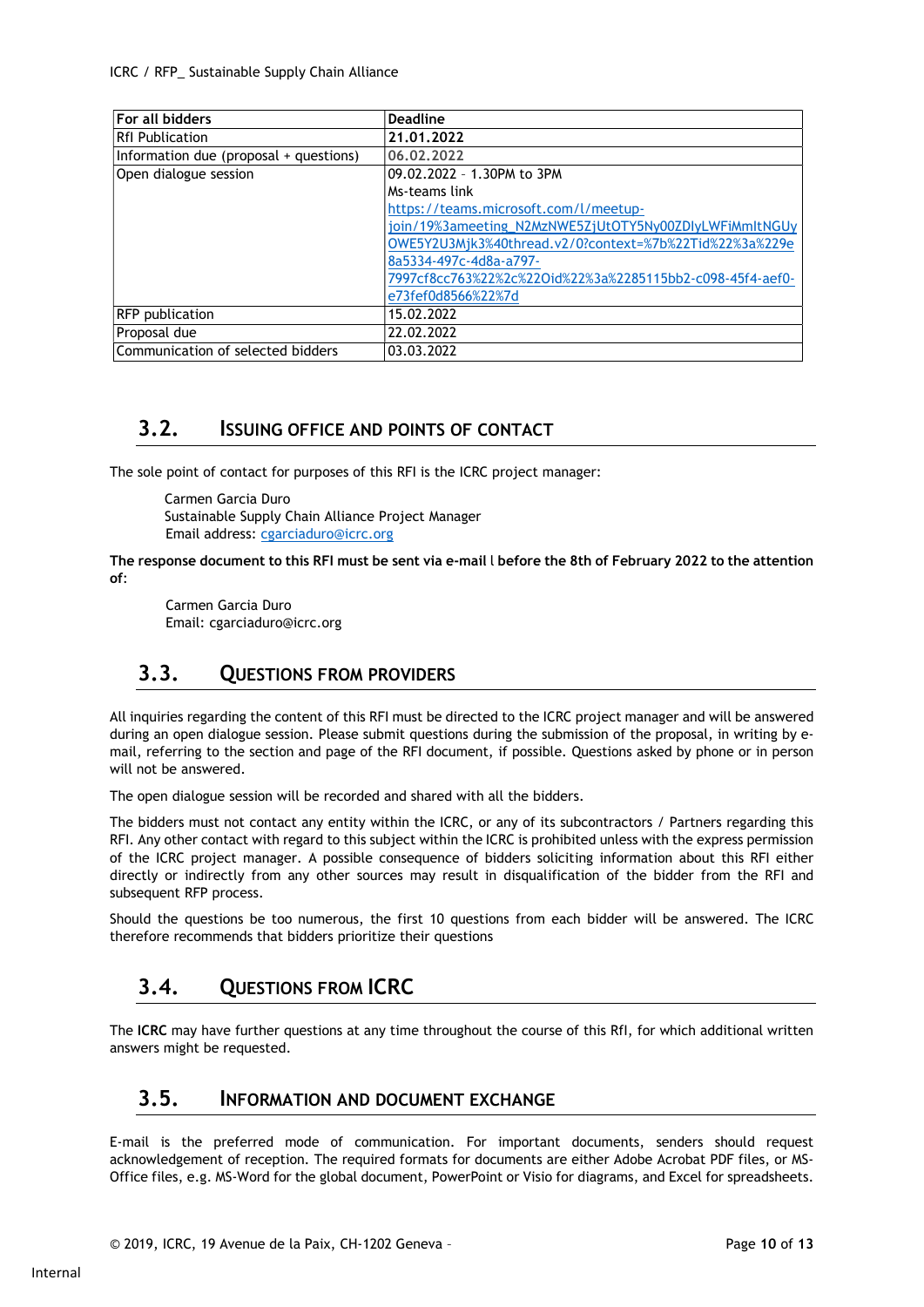#### 3.6. SUBMISSION OF RESPONSE DOCUMENT TO THIS RFI

The bidder shall submit the Response document to this RFI in electronic format to the ICRC project manager before the deadline as outlined in the timetable section. It must be duly signed and state the bidder's name.

All documents submitted should be in English and in A4 format.

#### 3.7. REQUIRED FORMAT OF RESPONSE DOCUMENT TO THIS RFI

Proposals must contain a version number in order to facilitate the identification of revisions.

| Section                  | Content                                                                                                                                                                                                                                                                                                                                                                                                                                                                                                                                                                                                                                                                             |
|--------------------------|-------------------------------------------------------------------------------------------------------------------------------------------------------------------------------------------------------------------------------------------------------------------------------------------------------------------------------------------------------------------------------------------------------------------------------------------------------------------------------------------------------------------------------------------------------------------------------------------------------------------------------------------------------------------------------------|
| 1. Cover letter          | The cover letter must identify the provider name and address, and the name, email<br>and telephone number of the person authorized to represent the provider in relation<br>to the proposal.<br>The letter shall be signed by a person authorized to bind the provider to all<br>commitments made in the proposal. It shall indicate that the provider has                                                                                                                                                                                                                                                                                                                          |
|                          | thoroughly reviewed this document.                                                                                                                                                                                                                                                                                                                                                                                                                                                                                                                                                                                                                                                  |
| 2. Executive Summary     | The presentation of your offer shall present a summarized view of each major<br>section, highlight any unusual features and benefits contained in your proposal and<br>deliver the major selling points. It must at a minimum meet the following<br>requirements:<br>Summarize your overall approach<br>$\bullet$<br>Describe the specifications of expected deliverables<br>$\bullet$<br>Discuss the risks and concerns arising from this RFI<br>$\bullet$<br>Explain what is needed from the ICRC to begin the project<br>$\bullet$<br>Discuss the proposed planning<br>$\bullet$                                                                                                 |
|                          | Customer references in the domain<br>$\bullet$                                                                                                                                                                                                                                                                                                                                                                                                                                                                                                                                                                                                                                      |
| 3. Company Presentation  | Presentation of the Company Profile. This section should at a minimum contain the<br>following information:<br>Official registered name, mailing address, main telephone number and web<br>$\bullet$<br>address<br>Organizational structure, including holding companies, subsidiaries, and<br>$\bullet$<br>affiliates including the names of any affiliates, divisions or subsidiaries that<br>will take part in delivery of the products or services requested)<br>Official status (company or self-employed) with documentation to support<br>$\bullet$<br>this declaration (extract from commercial register for companies or social<br>security certificate for self-employed) |
| 4. Solution Presentation | A detailed description and workplan with a timeline to deliver output, addressing at<br>a minimum all requirements listed in section 2 of this table.                                                                                                                                                                                                                                                                                                                                                                                                                                                                                                                               |
| 5. Proposed team         | Describe the resources that the bidders has to complement the ICRC's resources and<br>thus create a single project team achieving the objectives.<br>Describe the proposed communication/workflow channels both within the team and<br>between the provider team and the ICRC project team.<br>English will be the standard means of communication on the project                                                                                                                                                                                                                                                                                                                   |
| 6. Planning proposal     | The bidder is required to describe or attach an implementation plan or schedule<br>including project stages and milestones, in line with the project's roadmap.                                                                                                                                                                                                                                                                                                                                                                                                                                                                                                                     |
| 12. Other                | Add other documents and references deemed appropriate.                                                                                                                                                                                                                                                                                                                                                                                                                                                                                                                                                                                                                              |

All proposals submitted shall conform to the following format:

Please do not submit generic marketing materials, broadly descriptive attachments or other general literature. Providers are cautioned not to refer to a brochure as a response to a requirement. Providers are expected to write complete answers for each requirement indicated in this RFI and not to refer to previous responses.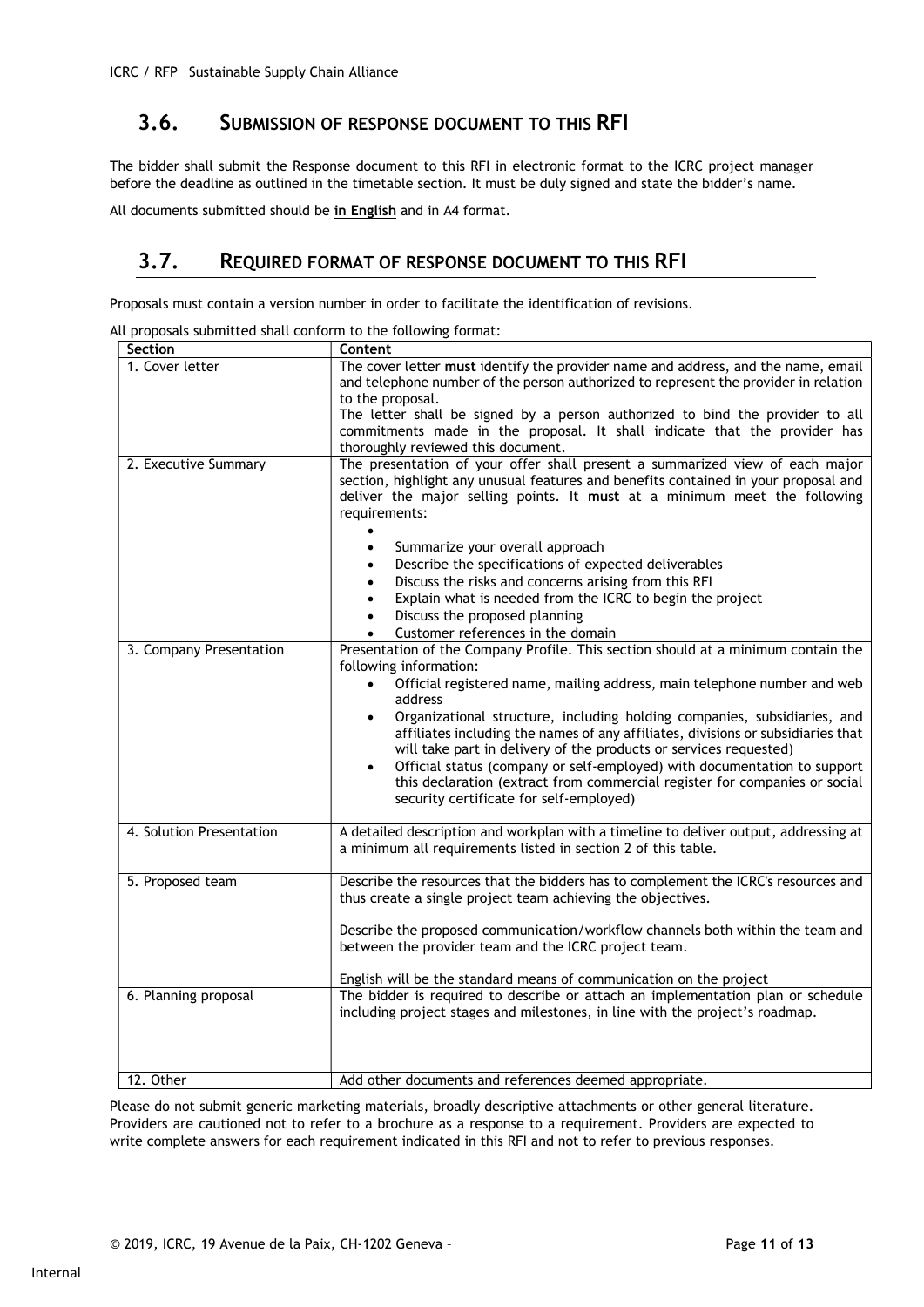#### 3.8. LANGUAGE REQUIREMENTS

In this RFI, the key words "may", "must", "must not", "optional", "recommended", "should", and "should not", are to be interpreted as follows:

Must: This word, or the terms "required", "at a minimum" or "shall", means that the definition is an absolute requirement of the specification.

Must not: This phrase, or the phrase "shall not", means that the definition is an absolute prohibition of the specification.

Should: This word, or the adjective "recommended", means that there may exist valid reasons in particular circumstances to ignore a particular item, but the full implications must be understood and carefully weighted before choosing a different course.

Should not: This phrase, or the phrase "not recommended" means that there may exist valid reasons in particular circumstances when the particular behaviour is acceptable or even useful, but the full implications should be understood and the case carefully weighted before implementing any behaviour described with this label.

May: This word, or the adjective "optional", means that an item is truly optional.

Providers must respond to all mandatory requirements ("must", "shall", "required", "must not", "shall not") presented throughout this RfI. Provider's compliance with requirements must be indicated. Failure to respond may disqualify your proposal.

#### 3.9. PROVIDER PROPOSAL PRESENTATION TO THIS RFI PREPARATION COSTS

The bidders issuing a Response document to this RFI will do so at its own cost. The ICRC will not consider any requests for the reimbursement of any costs associated with the preparation and issue of the Response document

### 3.10. INTEGRITY OF RESPONSES

The proposal must be a bona fide response. Responding companies may be ruled out from further consideration for failure to comply with the specifications of this RfI.

#### 3.11. ETHICAL PRINCIPLES GUIDING ICRC'S RELATIONSHIPS WITH PROVIDERS

Offering any form of bribes, gifts or any other inducement to any ICRC representative, or its designated contractors, with the view to influence the outcome of the RFI will result in the rejection of the proposal and disqualification of the provider.

#### 3.12. LEGAL DISCLAIMER

This document is a Request for Information (RFI) in connection with the project outlined in it. It is not intended to, nor should it be interpreted as, being an offer to contract.

Neither the ICRC nor any of its officers, employees or external consultancy make any explicit or implied representation or warranty as to, nor will have any liability or responsibility for, the accuracy or completeness of the information contained in this document or made available in connection with the project outlined in it. The ICRC and its officers, employees and external consultancy expressly disclaim any and all liability, which may be based on such information, errors therein, or omissions there from (provided nothing in this RFI shall exclude or limit liability for fraudulent misrepresentation).

#### 3.13. NON-DISCLOSURE

The ICRC agrees to hold all information received in response to this RFI in confidence and will not disclose it to parties without express written consent from bidder.